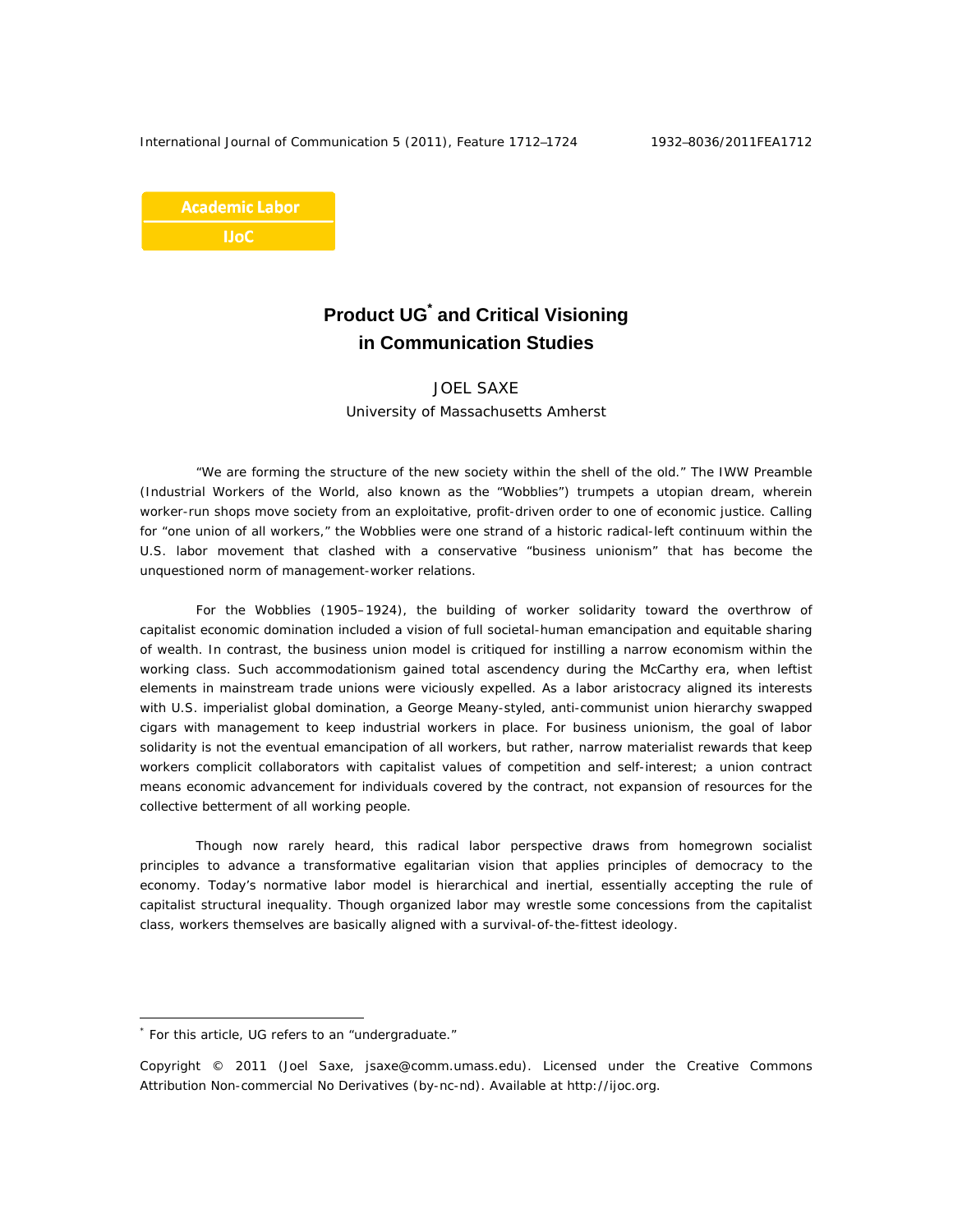This tension pulses through communication studies (and related social science and humanities disciplines) and its academic workers. On the one hand, the field has been strongly impacted by a range of theorists (Bourdieu, 1977, 1991; Castells, 2000, 2007; Fiske, 1987, 1989; Foucault, 1965, 1970, 1972, 1977; Habermas, 1971, 1984; Hall, 1979, 1980a, 1980b, 1980c; Radway, 1984, 1986) working radical critiques that have flowed through Marxist thought. This includes the Frankfurt School and Gramsci, with critical turns fired by the political and social movements of 1960s and 1970s—anti-racism, antiimperialism, feminism, environmentalism, and queer pride.

Yet from graduate school to conference presentations, classroom lectures, and publications, the labor process (training and production) renders the relationship to such social criticism fundamentally academic in the sense of being abstract and disconnected from any real, direct political engagement. Certainly, some socially conscious academics embrace the challenge of praxis through varied means: action research, community-based learning, producing scholarship with community organizations, writing for popular publications, speaking out as public intellectuals. Yet in general, communication academics do not learn, nor are they expected to seriously engage with, the challenge of integrating theory and practice. This leaves a vast chasm between the political social-action implications of the critical theory we teach, and the hierarchical, disciplinary, and at times, oppressive labor processes we accept and reproduce.

If we consider ourselves workers, what do we produce, and how? If our notion of labor includes the goal of worker solidarity, which side are we on?

#### **The Undergraduate "Product"**

I will focus on the inequitable hierarchy in the labor relationship of instructor to student, particularly in terms of the production of the communication undergraduate as an intended worker in the communication industries. Higher education plays a key role in feeding workers to communication industries. Faculty silence on the shrinkage of the job market—to students, colleagues, and administrators—functions as a form of complicity with wider neoliberal strategies of labor exploitation.

Especially at public colleges and universities buckling under the pressures of privatization, all faculty draw their salaries from a pot that is increasingly fed by student fees (Clawson & Page, 2011, p. 27; Folbre, 2010, pp. 46–47). Given the average \$24,000 debt load for a 2010 U.S. college graduate (Lewin, 2011), and the scarcity of well-paying entry level positions in most professions, the typical college senior will be saddled with considerable monthly interest-incurring payments for many years to come.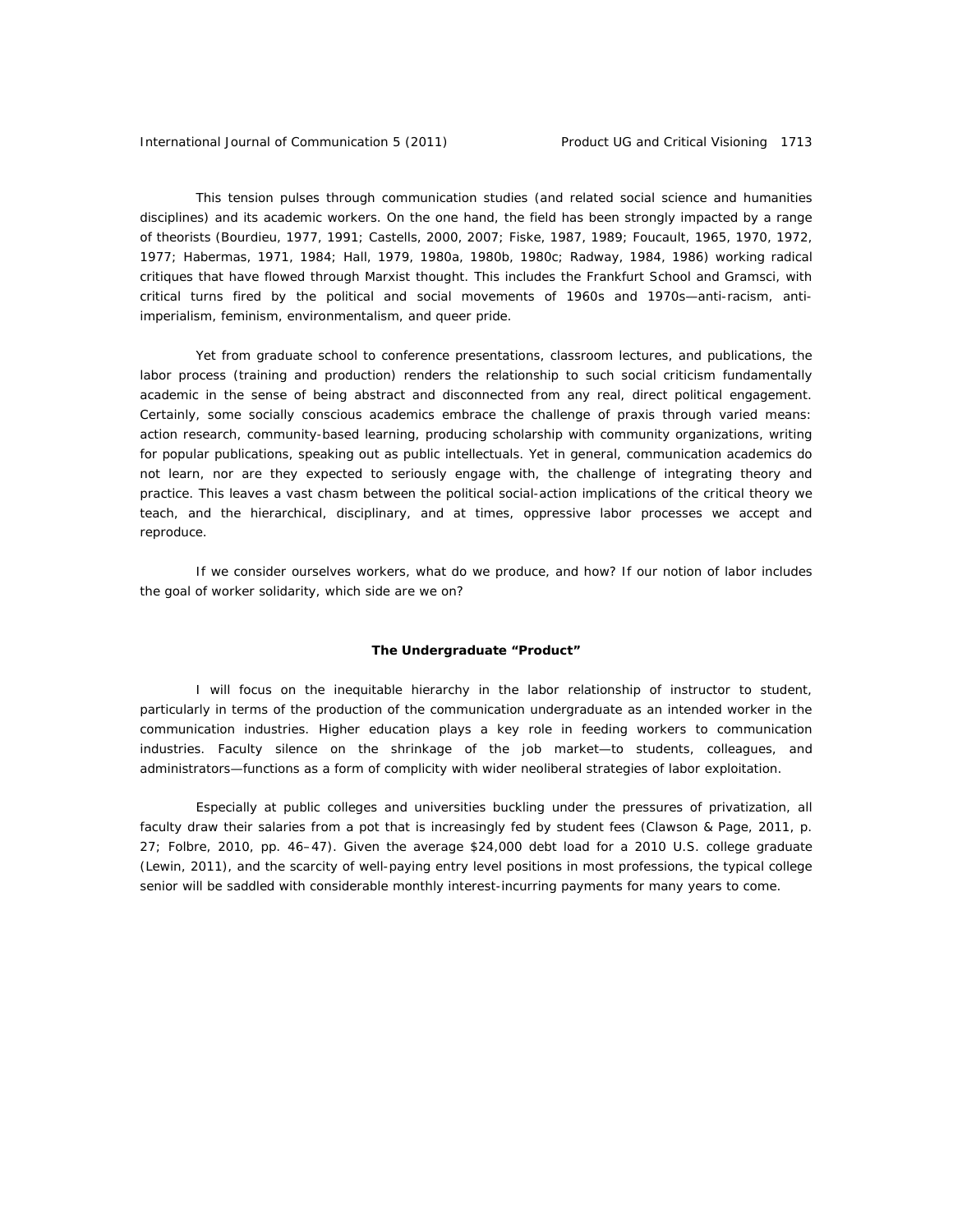

Erin Curran Fall 2008

Student activists and others characterize the status of this debt-ridden generational cohort as one of indentured servitude. Though the agents to which they are contractually obligated are banks, the financial aid bureaucracy masks the exchange relationship between faculty services and the onerous debt the typical undergraduate incurs. In seeking an upwardly-mobile occupation, undergrads are loaned a certain amount of money for room and board; in exchange, they will work for many, many years to pay the salaries of the instructors who provide proprietary knowledge to inform a professional career.

Communication seniors are part of a much wider cohort that is facing a tough job market. 2009 Labor Department data indicates that 22.4% of all college graduates under 25 were unemployed; 22% were working jobs that didn't require a college degree—meaning that, for nearly half of all graduates, at least on a vocational level, a college degree isn't paying off (Rampell, 2011). While I have, as yet, found no hard data quantifying the market for entry-level communication-related jobs, anecdotal evidence is rather pessimistic. In a unit I teach on "Generation Debt" (Kamenetz, 2007), learners interview their fellow students on the employment and economic situation they are facing. Over the past three years, in classes made up mostly of seniors, few are graduating with expectations of landing a communicationsrelated job. The following narrative is from a 2009 graduating senior:

I am feeling the utmost financial pressures and strains. My parents are divorced, and being on my father's side of the agreement places me under his financial support. He, too, is enduring severe economic problems. He lost his job of almost twenty years, and can barely make ends meet. He helps me when possible, but I almost completely support myself. I have been able to attend college because of financial aid, but it does not cover all of my expenses. I have to work double shifts on the weekends in order to pay for my rent, food, clothing, school fees, and other life necessities, all of which really add up. Between classes Monday through Friday, and working 25 hours between Saturday and Sunday, I am completely exhausted and drained. Financial burdens have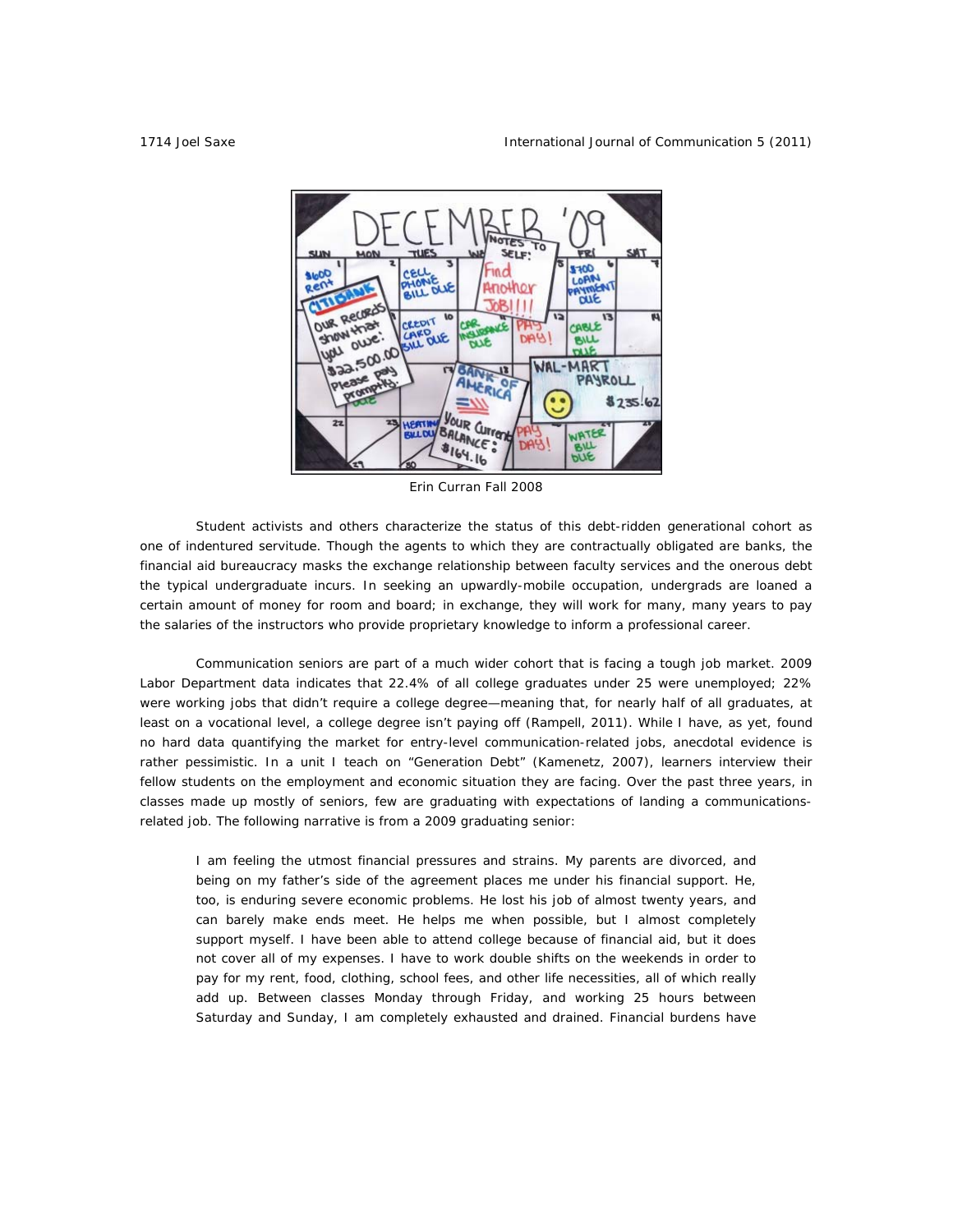also forced me to take out a credit card, which I am also in debt with. I have always been an over-achiever, graduating high school a year early and now college a semester early, but recently I have had a hard time primarily focusing on my schoolwork. I simply do not have the time I want and need, nor the energy, to work to my full potential. This also leaves me feeling dissatisfied with myself. I also do not have time for a social life, whether it be because of schoolwork, work, or just the energy to do anything. I am worried about finding a stable, salary-based job post-graduation. Everyday I feel anxieties and worries over money, whether or not I can make rent, pay my bills, etc. I also cannot imagine ever being in a stable economic situation.

Students are particularly indignant over career "internships" that have become de rigueur in a communication major's college experience. As documented by Ross Perlin (2011), college interns have become a major source of unpaid, entry-level labor—and may be a violation of federal fair labor practices. As the job markets in communication fields have contracted, and as the number of skilled, but un- or underemployed laborers continues to rise, such employers seem quite willing to exploit naïve undergrads by tempting them with implicit promises of post-graduation employment.

The problem is worst in the so-called "glamour" fields: journalism, the nonprofit world, government, the arts and entertainment—the very areas with the most influence on our culture and social policy. These are where the competition is highest and internships are the least likely to be paid. And because they are unpaid, only those with money can afford to take them. (Rheannon, 2011)

From what students report, their hopes often don't play out, as corporations fill such positions with yet another round of bright-eyed interns. Such internships reinforce class inequities. Some of the most sought-after internships in TV, film, advertising, and public relations are in high-priced cities like New York and Los Angeles. As stipends are generally no longer provided, only those coming from more affluent families can, with parental subsidy, meet the high-priced urban living costs. Those saddled with debt and the responsibility to pay their own way can't afford such luxuries. "That's leading to a pernicious class bias, unfairly disadvantaging talented job aspirants from the middle and working classes. Perlin links the practice to the widening social inequality in America" (Rheannon, 2011).

In classroom discussions around this issue, the tone of some students is bitter; especially when jobs aren't forthcoming, they justifiably perceive the whole internship process as a scam—including the Department of Communication as co-conspirators. Faculty and departmental staff help to facilitate and provide academic credit for such internships. Clearly, incredible learning may come from such direct vocational experience. Yet with corporate cost-cutting strategies squeezing the most labor from a leaner work force, communication departments become uncritical collaborators in a practice that directly contributes to the declining entry-level job market for undergrads. While I'm not sure exactly how we might play a role in advancing more equitable internship labor practices, the first step requires academics to acknowledge this exploitative dynamic, and to dialogue on measures we might take to reform such practices.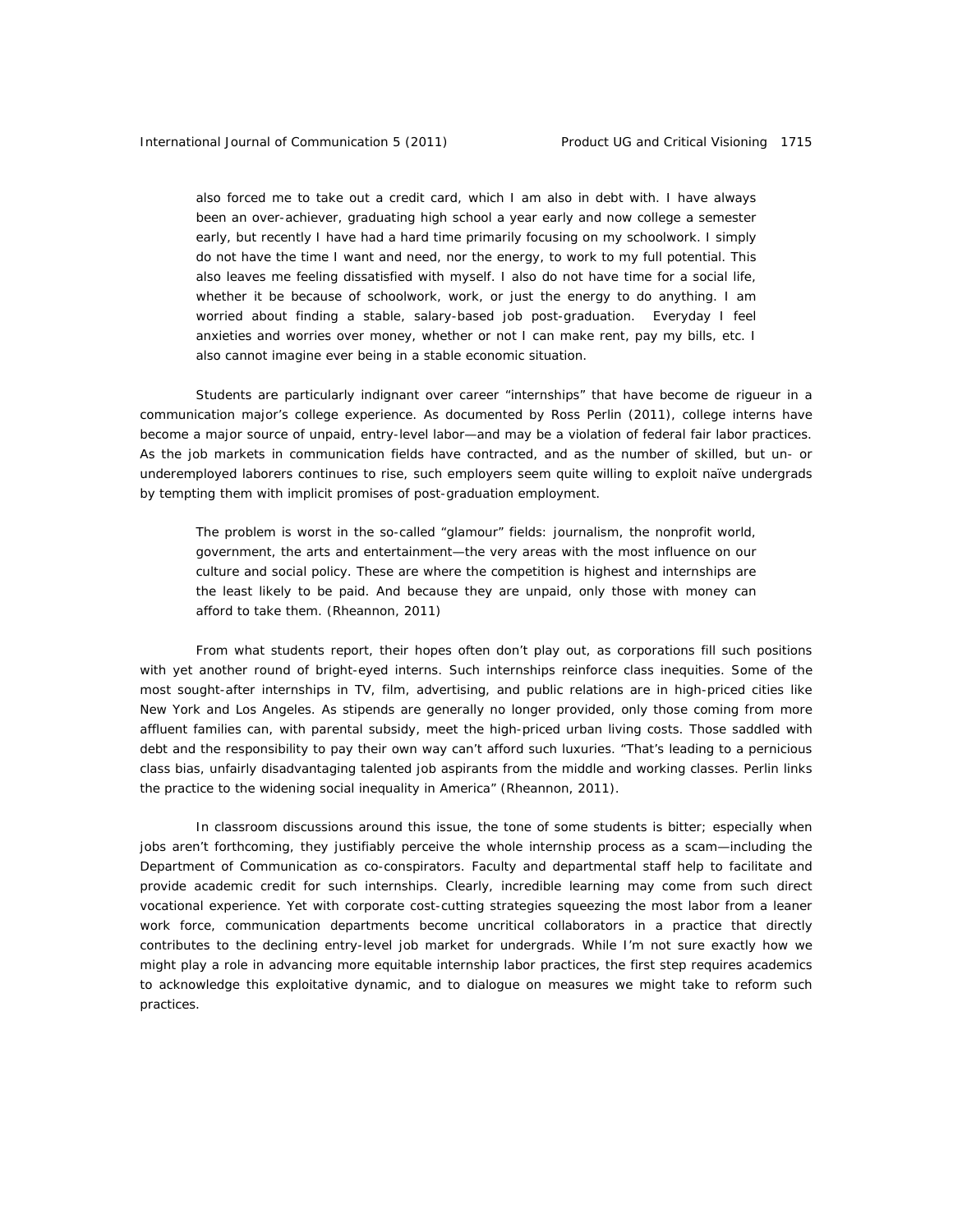#### **Strategic Denial**

As colleges and universities pursue ever-more aggressive marketing campaigns to entice all possible enrollees, the premise underlying higher education is that a college degree will pay off. The highly demanding work load and the ideology of faculty professionalism seem to distance professors from feeling responsible for such claims. Yet the fact is, we are the direct, face-to-face intermediaries dispensing the raw materials (curriculum, instruction, grades) that lead to the final product of a degreed undergraduate. We provide the most important component in the assembly line. We are key fabricators in a factory whose product no longer commands quality value in the marketplace.

From what I observe, there is little departmental attention—from informal conversation to faculty meeting concern—focused on the urgency of the economic situation our students will encounter. Having been through multiple job interviews with no success, one student confided that she was "terrified" by the economic picture she was about to face.

Faculty disconnect from any political relationship to the product outcome extends across higher education. Of many inequities we may daily witness but have somehow learned to repress ("strategic denial" is a term offered by a colleague to characterize this process), the immediate and long-term economic hardships facing our students is one of many systemic dysfunctions to which we close off cognitive-emotional response. This cut-off valve that filters the institutional vision of the professionalmanagerial class seems a part of the internalized enabler of the disciplinary regime.

#### **Communication Studies Quiet**

While academic cohorts in Puerto Rico, Britain, Spain, France, Germany, and Greece have joined the massive popular opposition protesting the global neoliberal austerity assault, aside from a few notable instances (e.g., Wisconsin), we are part of a quiescent, compliant professional-managerial class. For academics in communication studies who work from a critical perspective, there's a serious gap between the scholarship and teaching that is the product of our labor and the lack of direct engagement with the immediate assault on all workplaces—ours included.

Key elements of the neoliberal assault—slashing the public sector, including aid to higher education, attacks on workers rights, outsourcing, the move to contingent labor—all directly affect the institutions, work conditions, and income of academic labor (full-time faculty to undergraduates). The crisis of youth un- and underemployment is but one urgent sign of the failure of capitalist ideology as it worships the magical wonderdust of the marketplace.

The question of resistance by those directly affected—including the young people we teach—is critical. From what I observe, study, and take in from student classroom dialogues, the corporatedominated communication order about which communication professors study and teach, is a primary force of political obfuscation and pacification. Accounting for the glaring contrast between the impassioned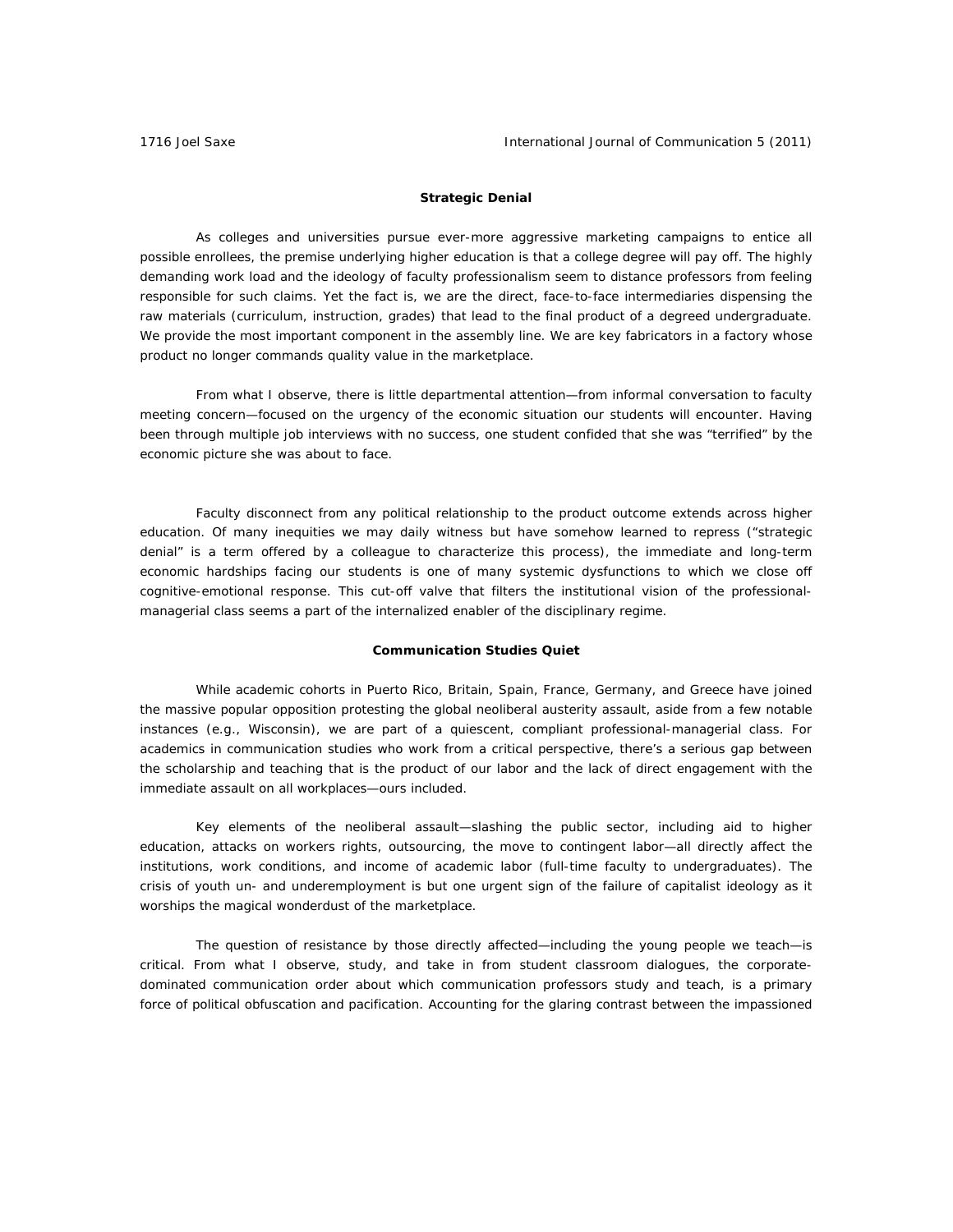outrage of youth in the Middle East and Europe against regimes and policies that are squeezing their life possibilities and the silence of youth in the U.S., Giroux notes the pernicious grip of corporate culture:

In a social order dominated by the relentless privatizing and commodification of everyday life and the elimination of critical public spheres, young people find themselves in a society in which the formative cultures necessary for a democracy to exist have been more or less eliminated, reduced to spectacles of consumerism made palatable through a daily diet of game shows, reality TV and celebrity culture. . . . Instead of public spheres that promote dialogue, debate and arguments with supporting evidence, American society offers young people a conservatizing, deformative culture through entertainment spheres that infantilize almost everything they touch, while legitimating opinions that utterly disregard evidence, reason, truth and civility. (2011, p. 10)

Some of us use the term "predatory" to characterize the marketing attack on the youthful consumer. I perceive a dangerous relationship: Youth purchases fund the entertainment industries which, in turn, inject an opiate of mindless pleasures that block out critical voices, information, and models of resistance. This question of the political numbing of youth by the cultural industries is a topic that falls directly within the purview of communication studies. The objects we instruct are the very agents who are subject to this submission—and could be engaged in a dialogue and participatory action research to discern this question of critical consciousness by youth in relation to attachments to corporate culture.

It is for communication academics in communications studies to detail, describe, analyze, and interpret this conundrum. How can we bring these very immediate, pressing concerns to our classrooms?

Communication studies faces a dilemma. On the one hand, the economic downturn has made it ever harder for communication graduates to find entry level jobs in the media industries. The degrees we proffer have diminished value in the marketplace. On the other hand, regardless of the critical perspectives we impart, we are essentially preparing students to take their place as operatives of a cultural environment dominated by a corporate oligopoly that produces hyper-commercialized ideology and an all-pervasive matrix of consumer culture that is not neutral, but as evidenced by multitudes of communication scholars in our field, has enormous harmful impact. Do we really believe our students should be doing the dirty work of these industries?

Real-life questions about the ethics of working in a profit-driven communication order seem absent. For those of us who believe that corporate profit should not be the driving motive, then what should be the basis for creating shared stories, symbols, songs, games, information, and social relations? Who will do this labor? How will it get funded? How and where might communication undergraduates get jobs? Engaging such questions as a fundamental part of our academic labor means seeing our work as visioning what a new communications order would look like—as the Wobblies put it, "forming the structure of the new society within the shell of the old." It means transforming our individual and collective work identities from those of academics who are politically silent, to those of public intellectuals asserting our rights to democratic participation in the operation of the communication industries. For a faculty meeting agenda item, I want to include the question: What blocks the capacity to see beyond existing power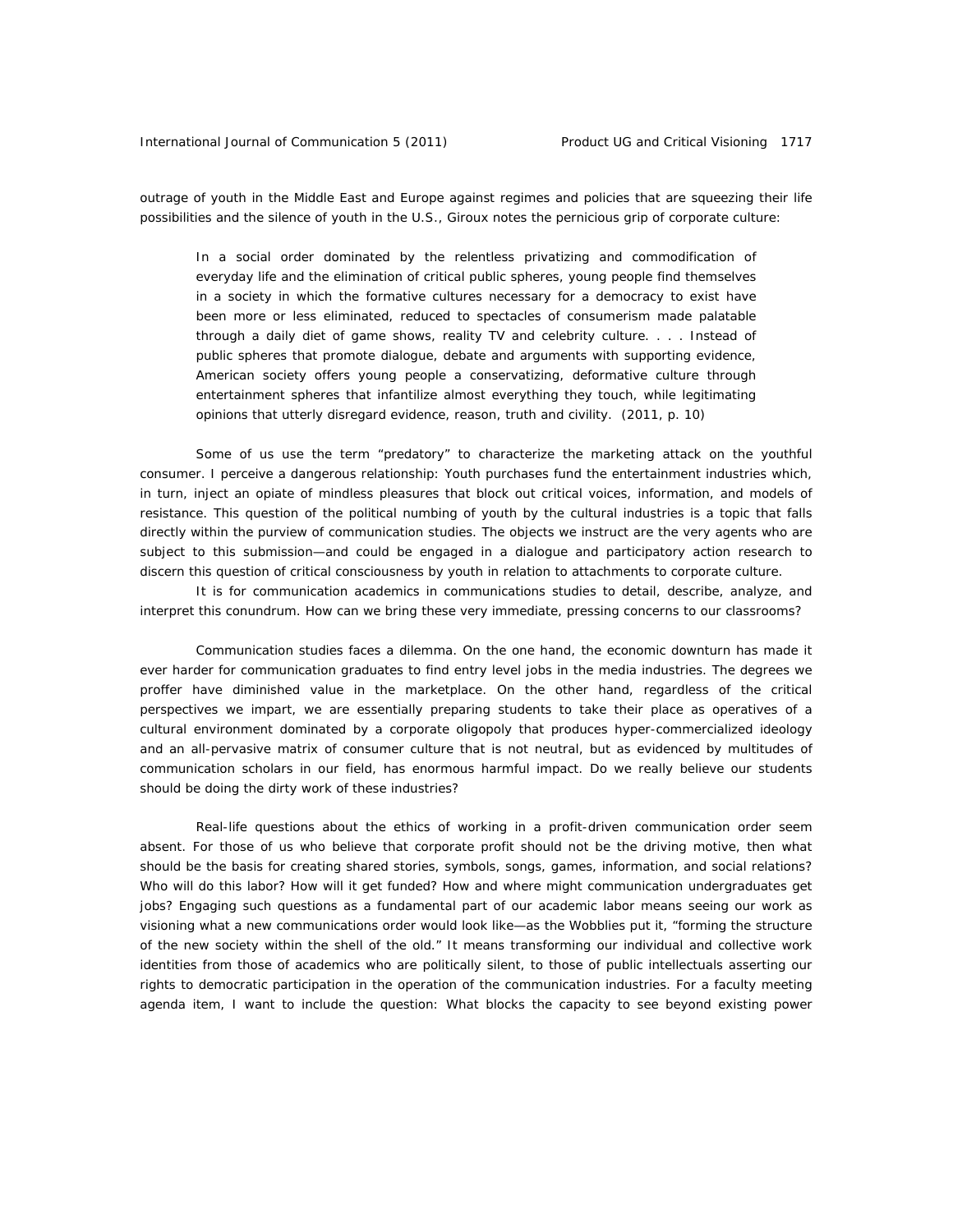structures to envision a media system guided by principles of democracy and the public interest? Should this problematic be embraced as part of the labor of being a communication academic?

### **A Dialectical Imagination**

There is an inherent challenge in seeing beyond the present to a transformed future. In the only mass communication textbook I've thus far come across that addresses this issue, Lazere discusses the problem of "limited imagination" from a leftist perspective:

Perhaps the most profoundly conservative force in all of the cognitive patterns discussed here is their potential for inhibiting people from being able to imagine any social order different from the established one. The present reality is concrete and immediate, alternatives abstract and distant . . . . What is at issue is the hypothesis that people's loss of capacity to imagine things being any different than they are could preclude their supporting changes that would in fact be strongly in their interests. (1987, p. 413)

I believe the horse blinders restricting our capacity to imagine a different future are compounded by the demonization of socialist thought in the United States. In this country, children do not grow up with accurate information about the nature of the capitalist political economy that exercises inordinate influence over virtually every aspect of our living, breathing reality: work, income, housing, family possibilities, school, media, food, fashion, transport, language, leisure, healthcare, ideology. Rather, this reality is normalized, naturalized—always has been, always will be. Like the air we breathe, it's seemingly invisible, but all-pervasive.

When one grows up without access to certain terms and concepts that connect with a larger critical discourse (in this example, socialist thought), then for the rest of one's life, cognitive resources to understand and name capitalist oppression are unavailable. The complete absence of a critical public discourse about capitalism is reinforced by the ever-circulating negative ideology that associates the words "socialism" and "communism" with all that is evil and anti-American. Though "better dead than Red" is of an earlier era, current attacks on Obama as a "secular socialist" indicate that the Bolshevik bogeyman is still very much alive and well (CBS News, 2009; Gringrich, 2010). To put forward democratic alternatives to the corporate media oligopoly seems far-fetched, indeed, utterly impossible.

Many faculty in the department where I teach convey strong critical perspectives on the media industries—points of view that are clearly critical of corporate commercial hegemony. As most students have not been previously exposed to this kind of critique, the process for them can be highly transformative, demystifying ideological messages that the learners had never before considered. Yet there's a problem if only negative criticism is presented. From what my students tell me, the range and reinforcement of critical analysis they receive contributes not to a sense of empowered agency, but rather, to cynicism and hopelessness. A course I teach on "Youth, Democracy, and the Entertainment Industries" (Comm. 397ss, UMass-Amherst) challenges learners to consider what a democratic media system would look like. I ask whether they've done critical visioning in other classes. Except for rare instances, the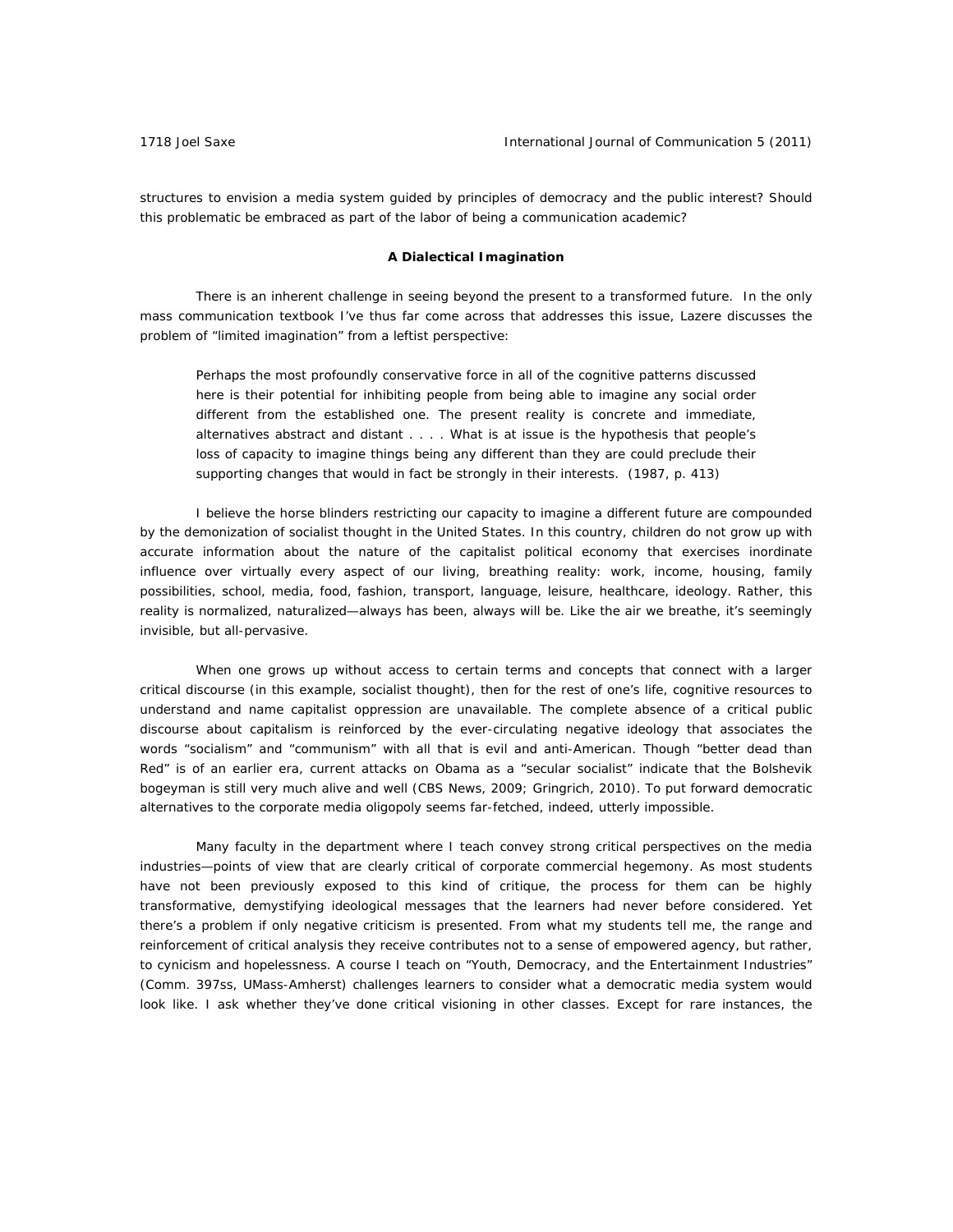curriculum trajectory seems to feature almost exclusively negative analysis without offering equal weight to questions of democratic alternatives.

In *Das Kapital*, Marx offers a stunning analysis of the productive-exploitative machinations of mid-19th century European capitalism. In his dialectical imagination, the historical conflict of past and present, thesis-antithesis, bursts open a new stage of historical possibilities. Obviously, the metaphysical ("scientific") futuristic fantasy formula of thesis-antithesis-synthesis is simplistic and mechanistic, and has been quite faulty in charting the course of working-class struggle. But what is worth considering in the dialectical model is the pairing of critical analysis with transformative visioning. Beyond detailing the pathology down to its root causes, the doctor must do more than simply assess. Without Rx, the subject doth perish.

Compounding the absence of pedagogy advancing visions of a democratic economy is the reality that most students in department where I teach want to work in fields that are the subject of our wholesale critique: multiple sectors of the entertainment industries (sports, TV, film, fashion, music), advertising, marketing, (Big Pharma, too, seems to be one place students are still finding jobs) and public relations. Though I have no doubt that they take the varied critiques to heart, it is highly unlikely that they would even consider the project of subversion from within. Why should they? Most classes they take do not address the challenge of how to transform the media industries toward principles and practices that might balance the relentless drive for profits with the public interest. Though we may teach from a critical perspective, we are less likely to provide scaffolding that moves from critical analysis to critical communication activism. We question important aspects of the media industries, yet most of us are unlikely to advocate plans of radical transformation.

This critique may be illustrated through comparison with the see-no-evil approach taken by the UAW (United Auto Workers) toward the production of ever-bigger gas guzzlers. For all these years, the union has essentially closed its eyes to the ethical-ecological impact of the auto-industrial complex: making us an ever-more atomized, consumerist culture; mandating murderous imperialist war for oil; and hastening climate change and environmental devastation, as with the Deepwater Horizon disaster. Rather than advocating the reshaping of U.S. transportation policy toward an approach that would serve the widest public good, the UAW hitched its wagon to a logic that maximized short-term profits over long-term public interest. One wonders whether, instead of overseeing the massive reduction of its workforce and the cutting of wages and benefits, the UAW might have been able to spearhead changes in U.S. transportation infrastructure that would have kept its members employed by building technology to revitalize a public transit system dismantled by the auto companies after WW II—trains, trams, trolleys, and who knows what else?

Though communication academics are not directly on the assembly line producing commercialized corporate culture, we criticize from afar without taking any professional responsibility for developing pedagogy, scholarship, and departmental and discipline-wide approaches to praxis that take on the corporate behemoth. This question of what we, as scholars and teachers, might do to actively resist this wholesale degradation of our cultural environment is not a topic I've ever heard openly discussed; nor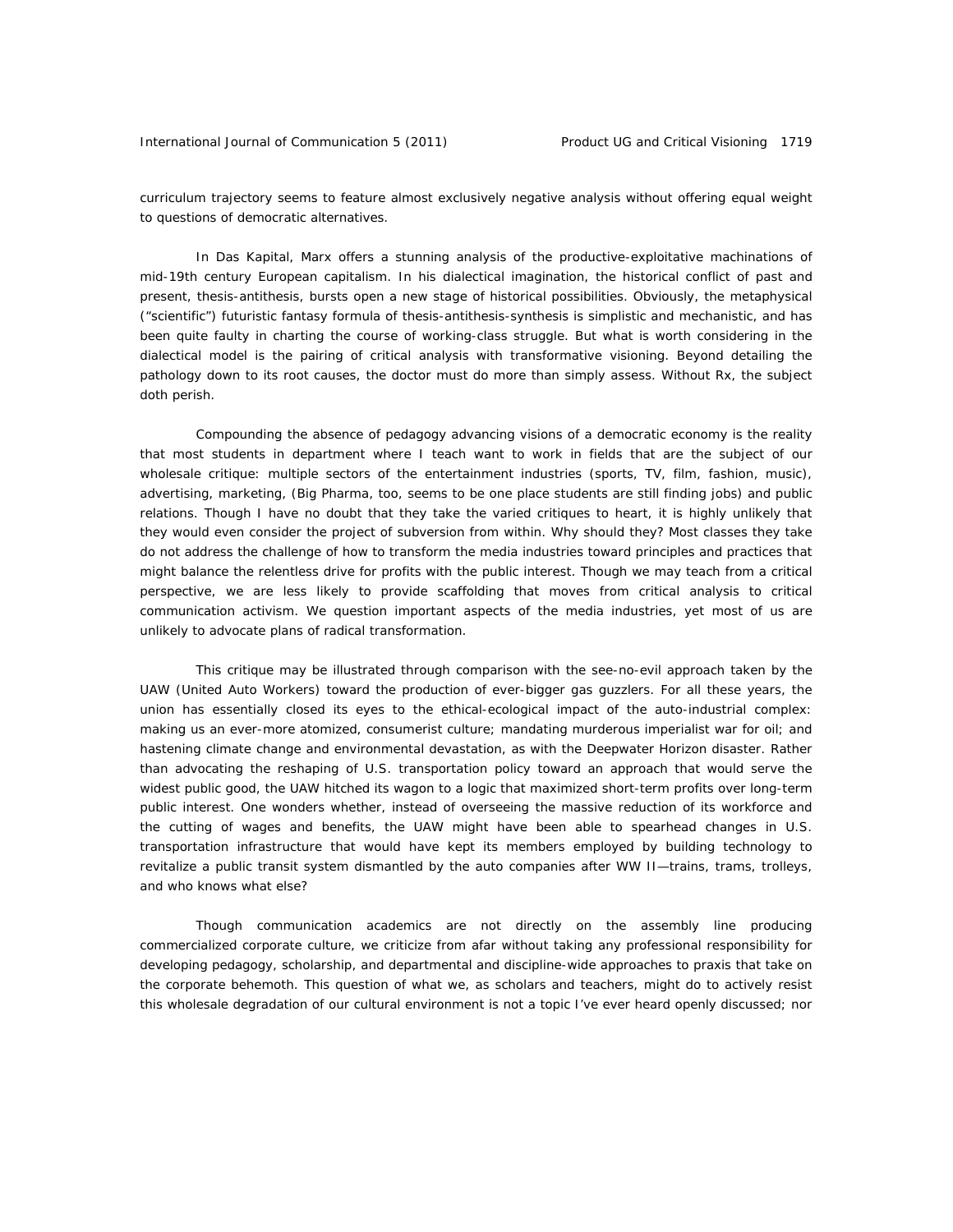have I seen it as an agenda item at faculty meetings. As scholar-teacher-critics of the media industries, what else do WE have to offer?

### **Critical Visioning**

In Comm. 397ss, we consider the premise that the revenue generated by the entertainment industries draws heavily from the purchases made by young people and their parents: toys, video games, electronics, mobile devices, fast food, sports, fashion, movies, music, etc. Invoking principles of democracy, I pose this question to students: Since you're providing a significant chunk, if not the majority, of the cash that makes these industries run, should democracy entitle some voice and vote in the production apparatus (jobs) and media content (narrative-iconic representation) you pay for?

Radicalizing the agenda of workers in communication studies—including students as essential players in the visioning—means taking up the question of the enormous wealth generated by the communication industries: How and from whom does this money come, with what impact, and what do we actually get back in terms of serving the common good? I am arguing that principles of democracy extended to the communication industries should give workers/consumers the right to participate in decisions that determine the ways in which popular culture is produced and distributed—and the jobs that make it flow. Can our students be engaged in a dialogue visioning roles they might play in a cultural landscape that seeks to serve the creative needs of youth and others—without profit as the driving force?

There are some heroic, David vs. Goliath projects spearhead by public scholars that have earned notable victories. Susan Linn of the Campaign for a Commercial Free Childhood continues to win battles against the likes of Disney and Scholastic Books (Linn, 2011). McChesney was instrumental in launching Free Press (Free Press, 2011). Jeff Chester of the Center for Digital Democracy is vigilant on the front lines, circulating alternative policy perspectives to the corporate thumb on government to turn the (relative) freedom of the Internet over to the profit motive (Center for Digital Democracy, 2011). Sut Jhally (2011) continues to produce cutting-edge media analysis that translates scholarly critique to wider publics through accessible documentary forms. These efforts demonstrate the real power of communication scholars as public intellectuals. Yet as the output of very strong individuals, these achievements don't offer a viable grassroots, collective model of how academic laborers at all levels of the academic hierarchy may come together to shape a pedagogy of praxis that includes visioning and direct engagement toward the creation of a democratic media economy.

Though in research and instruction, faculty are more likely to labor as individuals (implicitly in professional competition), this move calls for a collective commitment. The end goal of societal transformation—political, economic, cultural, personal—transcends the labor of personal advancement to work with colleagues for the advancement of the common good, public rather than private gain. It requires a radical shift in consciousness to see ourselves not merely as scholars and teachers critiquing the status quo, but as skilled laborers shaping a democratic communication order. What would it look like for communication instructors to join with our undergrad and graduate students in this kind of visioning dialogue—not merely as an academic exercise, but with full-scale intentions of mapping out and advocating for a radically different, democratic communication order?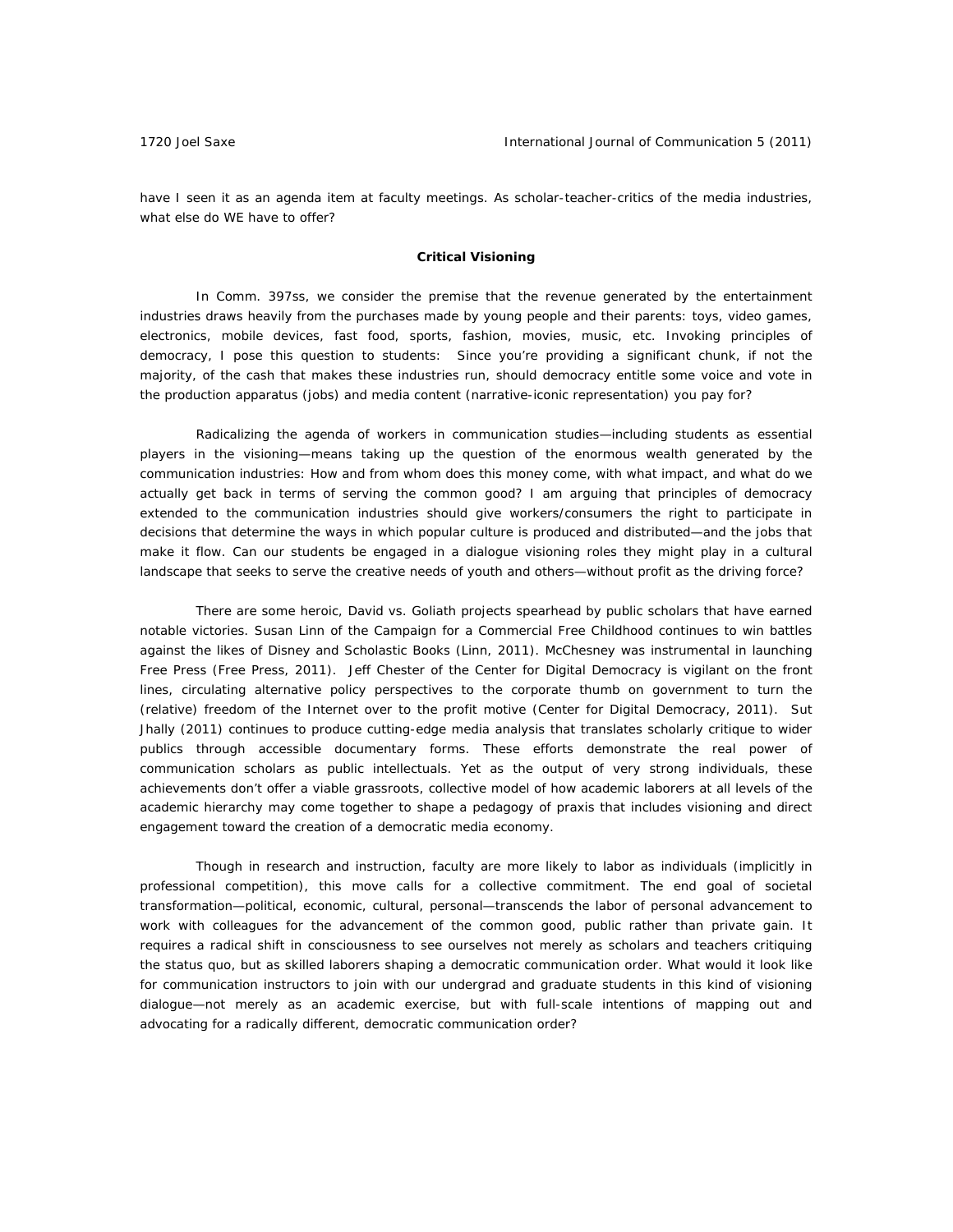In my classes, I point to some historic and contemporary examples of possible alternative cultural production models. In the United States, there are the varied arts programs that flourished, if only for a brief period, under the New Deal's WPA: the Federal Theater Project, the documentation done by photographers under the F.S.A, the Federal Writers Project (which included a radio component). Though all of European public TV is under assault, there's still the BBC and Channel 4, and government funded, noncommercial TV thrives in many European nations. Van Jones has outlined a vision of a "green collar" economy and calls for a movement to rebuild the American dream through new WPA-like initiatives (Abbruzzese, 2011; Kolbert, 2009). We need to add our blueprints which include funding jobs to support the expansion of public media resources, networks, and production jobs for youth in schools, communities, local and state governments, and small and regional businesses.

Yet it seems we've completely abandoned the many historical mandates that view the airwaves as a public trust. We've let the handful of corporations that control most media in this country (and the world) completely off the hook in their public service obligations. In marches and rallies, the National Nurses Organizing Committee has vigorously advocated a tax on all Wall Street financial exchanges as a solvent to the national deficit and the source of revenue for single-payer health (National Nurses United, 2011). We, too, should be advancing public campaigns for a tax on all advertising revenue to support public media on national, regional, and local levels. Similar public youth media funding expectations should be extended to Comcast, Disney, Apple, Facebook, Google, Microsoft, McDonald's, Verizon, ATT, Blackberry (RIM), and all the other communication industry titans that derive prominent, if not predominant, revenues from youth and their families.

This direction calls for tremendous courage propelled by righteous indignation toward the takeover of our culture by selfish, greedy oligarchs—and wonders why we've essentially given up this fight. I feel both anesthetized and livid at how degraded we've let the situation become in contrast to the tremendous potential for creativity, imagination, education, and healing transformation that could occur through media channels which are completely fueled by our purchases.

It seems that the effects of cutbacks and the nonstop speed-up (in disbelief, a colleague recently related the term "time deepening" that's being used in faculty time-management workshops as a strategy to get more productivity out of each minute) make it hard for faculty to consider all but the straight and narrow. Facing the students we produce as laborers—who may or not get jobs—the question of "which side are we on?" challenges us to consider the fundamental nature of materialist ideology as it guides our agency within regimes of control and discipline. As teachers, researchers, and scholars, what is our capacity to envision and make the labor of communication studies the project of human economic and social justice?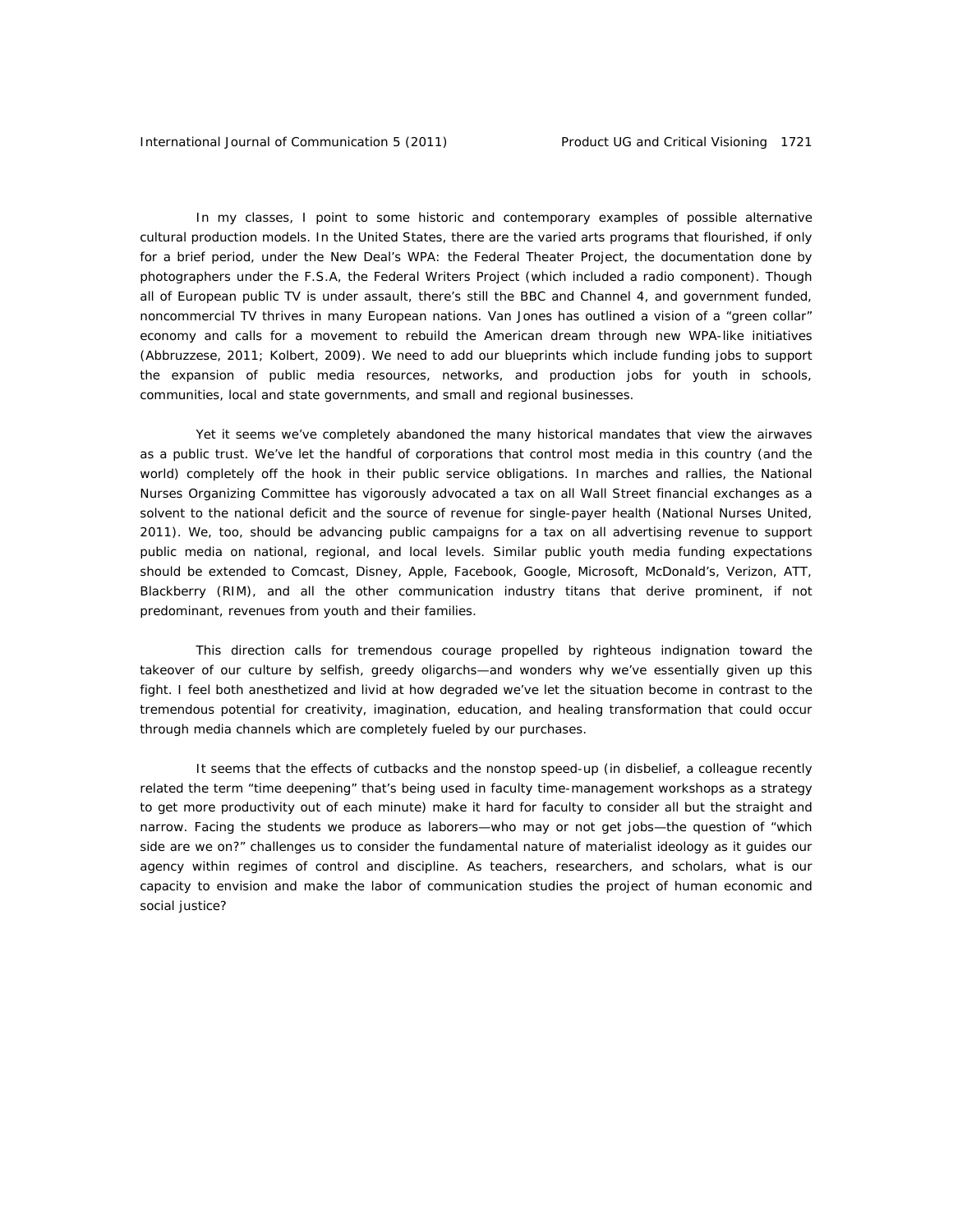#### **References**

- Abbruzzese, J. (2011, June 24). Van Jones kicks off American dream movement with energetic rally and speech at NYC's Town Hall. *AlterNet*. Retrieved from http://www.alternet.org/story/151418/van\_jones\_kicks\_off\_american\_dream\_movement\_with\_e nergetic\_rally\_and\_speech\_at\_nycs\_town\_hall\_
- Bourdieu, P. (1977). *Outline of a theory of practice* (R. Nice, Trans.). Cambridge, UK: Cambridge University Press.
- Bourdieu, P. (1991). *Language and symbolic power: The economy of linguistic exchange* (G. Raymond & M. Adamson, Trans.). Cambridge, MA: Harvard University Press.
- Castells, M. (2000). *The rise of the network society*. Malden, MA: Blackwell Publishers.
- Castells, M. (2007). Communication, power and counter-power in the network society. *International Journal of Communication*, *1*, 238–266.
- CBS News. (2009, July 22). Steele calls Obama health plan "socialism." Retrieved from http://www.cbsnews.com/stories/2009/07/20/politics/main5174417.shtml
- Center for Digital Democracy. (2011). Protecting privacy, promoting consumer rights and ensuring corporate accountability. Retrieved from http://democraticmedia.org

Clawson, D., & Page, M. (2011). *The future of higher education.* New York: Routledge.

- Fiske, J. (1987). *Television culture*. London: Routledge.
- Fiske, J. (1989). *Understanding popular culture*. Boston: Unwin Hyman.
- Folbre, N. (2010). *Saving state u: Why we must fix public higher education.* New York: The New Press.
- Foucault, M. (1965). *Madness and civilization: A history of insanity in the age of reason*. New York: Times Mirror.
- Foucault, M. (1970). *The order of things: An archaeology of the human sciences.* New York: Vingate.
- Foucault, M. (1972). *The archaeology of knowledge and the discourse on language.* New York: Pantheon.
- Foucault, M. (1977). *Discipline and punish: The birth of the prison*. London: Allen Lane.

Free Press. (2011). About us. Retrieved from http://www.freepress.net/about\_us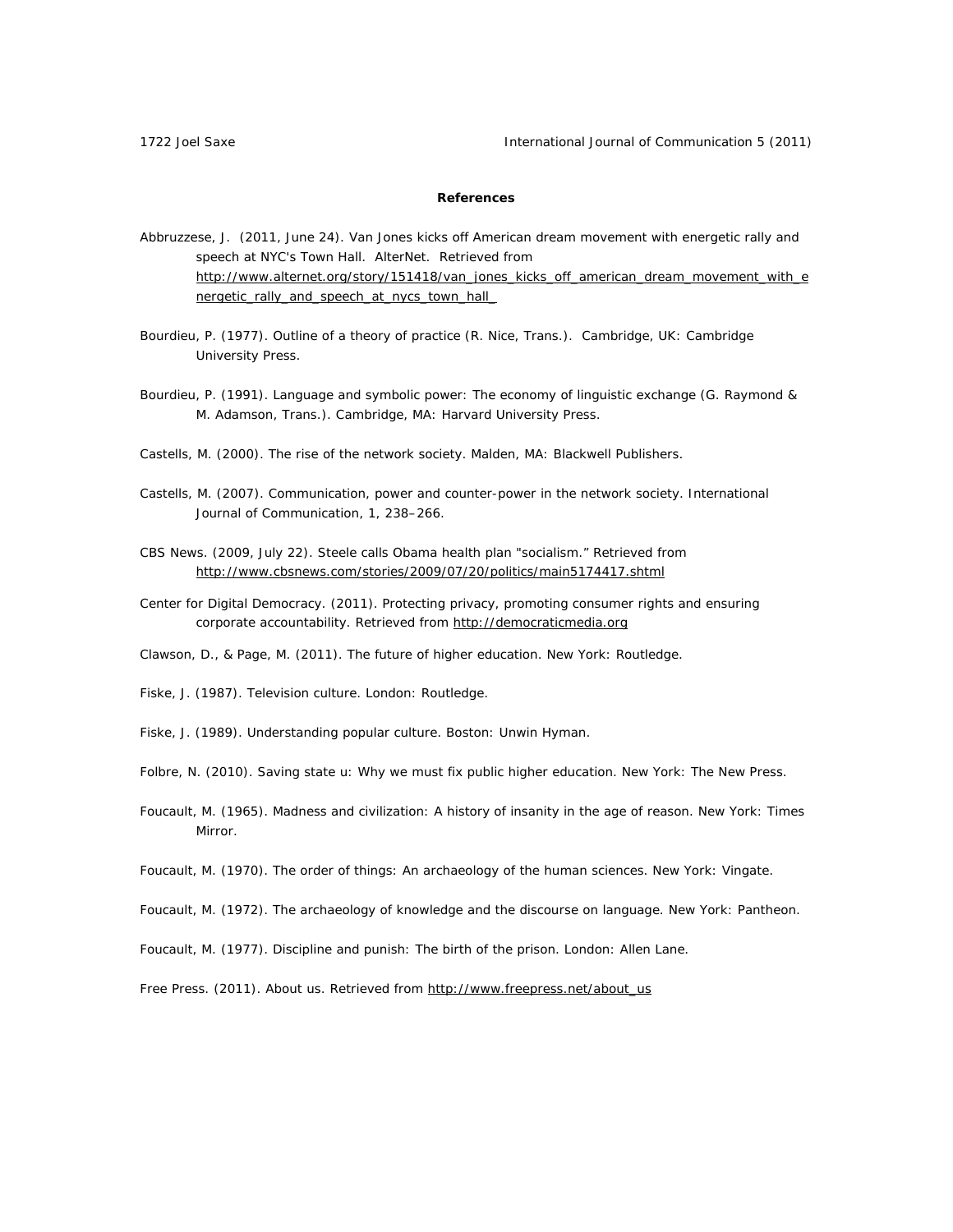- Gingrich, N. (2010). *To save America: Stopping Obama's secular-socialist machine.* Washington DC: Regency Publishing.
- Giroux, H. (2011, February 28). Left behind? American youth and the global fight for democracy. *Truthout.* Retrieved from http://www.truth-out.org/print/290
- Habermas, J. (1971). *Knowledge and human interests*. Boston: Beacon.
- Habermas, J. (1984). *The theory of communicative action*. Boston: Beacon.
- Hall, S. (1979). Culture, the media and the "ideological effect." In J. Curran, M. Gurevitch, & J. Woollacott (Eds.), *Mass communication and society* (pp. 315–348). Beverly Hills, CA: SAGE Publications.
- Hall, S. (1980a). Cultural studies and the centre: Some problematics and problems. In S. Hall, D. Hobson, A. Lowe, & P. Willis (Eds.), *Culture, society and the media* (pp. 15–47). London: Metheun.
- Hall, S. (1980b). Introduction to media studies at the centre. In S. Hall et al. (Eds.), *Culture, society and the media* (pp. 117–121). London: Metheun.
- Hall, S. (1980c). Encoding/decoding. In S. Hall et al. (Eds.), *Culture, society and the media* (pp. 128– 138). London: Metheun.
- Jhally, S. (2011). *Sutjhally.com.* Retrieved from http://www.sutjhally.com/
- Kamenetz, A. (2007). *Generation debt: How our future was sold out for student loans, credit cards, bad jobs, no benefits, and tax cuts for the rich geezers—And how to fight back.* New York: Penguin Group.
- Kolbert, E. (2009, January, 12). Greening the ghetto. *The New Yorker*. Retrieved from http://www.newyorker.com/reporting/2009/01/12/090112fa\_fact\_kolbert
- Lazere, D. (Ed.). (1987). *American media and mass culture: Left perspectives.* Berkeley, CA: University of California Press.
- Lewin. T. (2011, April 11). Burden of College Loans on Graduates Grows. *The New York Times.* Retrieved from www.nytimes.com/2011/04/12/education/12college.html
- Linn, S. (2011*). Consumingkids.com.* Retrieved from http://www.consumingkids.com
- National Nurses United. (2011). *Time for a main street contract: Heal America/tax Wall Street.* Retrieved from http://www.nationalnursesunited.org/affiliates/entry/msc1